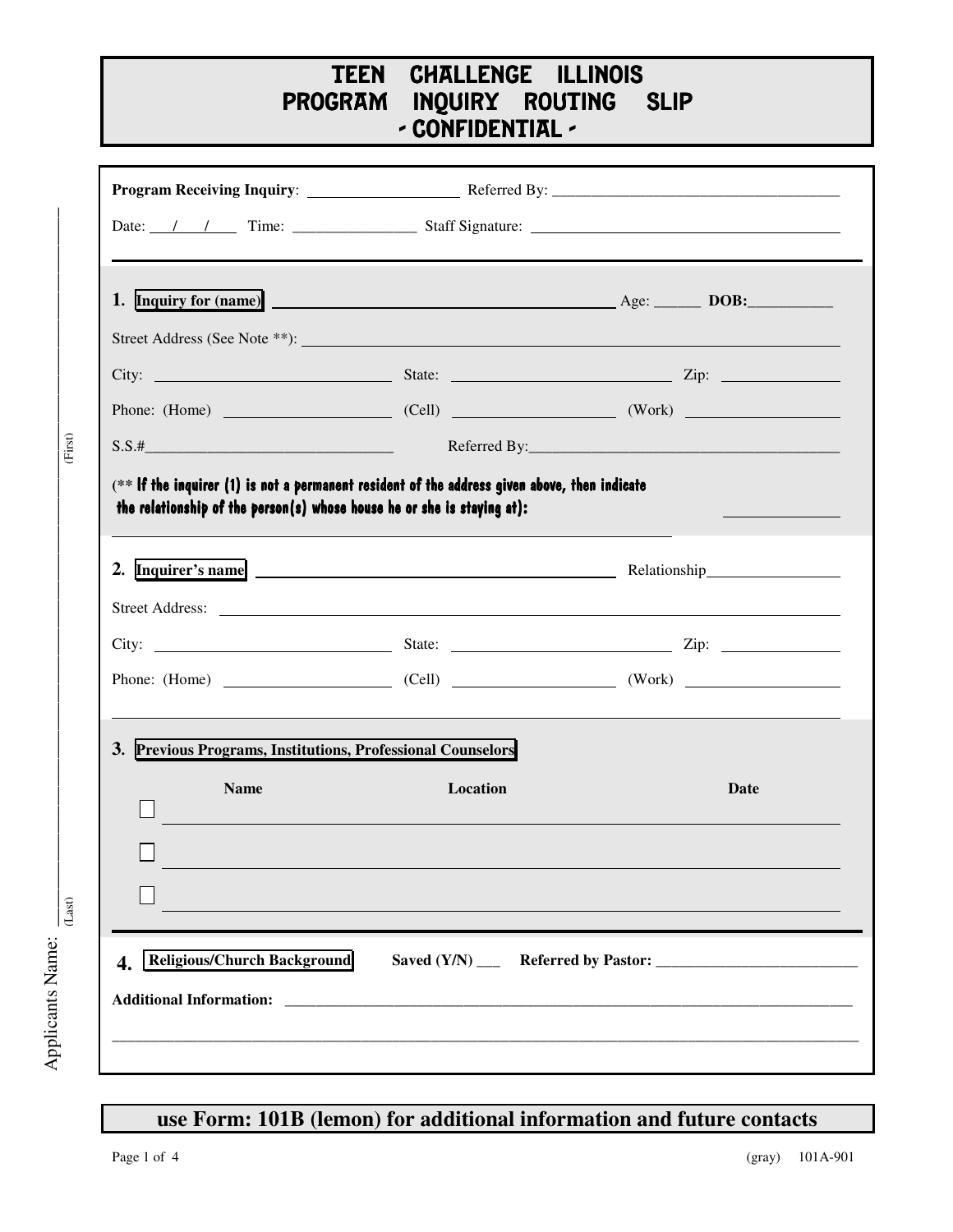| <b>Medical, Dental, and Mental Health Issues</b><br>5.                                                                                                                                                                                                                                                                                                                                    |
|-------------------------------------------------------------------------------------------------------------------------------------------------------------------------------------------------------------------------------------------------------------------------------------------------------------------------------------------------------------------------------------------|
| Bulimia<br>Mental Health<br>Physical Health<br>Anorexia<br><b>Impairments:</b>                                                                                                                                                                                                                                                                                                            |
|                                                                                                                                                                                                                                                                                                                                                                                           |
| Hay Fever ______ Asthma______ Diabetes______ Migraines______ Wear Glasses______ Dental Problems______ Back Problems______                                                                                                                                                                                                                                                                 |
|                                                                                                                                                                                                                                                                                                                                                                                           |
| Will it be required in the future? $\Box$ Yes<br>$\Box$<br>No<br><b>Prescription Medication:</b> Yes     No                                                                                                                                                                                                                                                                               |
| Name of Medication prescribed: Name of Medication prescribed:                                                                                                                                                                                                                                                                                                                             |
| Reason for taking: the contract of the contract of the contract of the contract of the contract of the contract of the contract of the contract of the contract of the contract of the contract of the contract of the contrac                                                                                                                                                            |
| Frequency of use: <u>contract the contract of the set of the set of the set of the set of the set of the set of the set of the set of the set of the set of the set of the set of the set of the set of the set of the set of th</u>                                                                                                                                                      |
|                                                                                                                                                                                                                                                                                                                                                                                           |
| Medication paid for by:                                                                                                                                                                                                                                                                                                                                                                   |
| <b>6.</b> Sex Offense Issues                                                                                                                                                                                                                                                                                                                                                              |
| Have you ever been <b>arrested</b> , <b>charged</b> or <b>convicted</b> of a sex offense?<br>Yes<br>$\vert \vert$ No                                                                                                                                                                                                                                                                      |
| $STOPATTHISPOINT-read the next two paragraphs.$                                                                                                                                                                                                                                                                                                                                           |
| If the caller answers <u>YES</u> to the question, politely share that they will need to speak to the Intake Director concerning these<br>issues as it relates to possible entry into the program.<br>Also, at this time, graciously terminate the "question asking portion" of the interview; but, if needed, continue providing<br>information concerning the program and entry process. |
| <b>Marital Status</b><br>7.                                                                                                                                                                                                                                                                                                                                                               |
| $\Box$ Divorced<br>Widowed<br>Single<br>Married (how long?)<br>Separated                                                                                                                                                                                                                                                                                                                  |
|                                                                                                                                                                                                                                                                                                                                                                                           |
| Do you have children? (If so, how many and what are their ages?) $\qquad \qquad$                                                                                                                                                                                                                                                                                                          |
|                                                                                                                                                                                                                                                                                                                                                                                           |
| Additional Information: <u>contract of the contract of the contract of the contract of the contract of the contract of the contract of the contract of the contract of the contract of the contract of the contract of the contr</u>                                                                                                                                                      |
|                                                                                                                                                                                                                                                                                                                                                                                           |
| 8. Background                                                                                                                                                                                                                                                                                                                                                                             |
|                                                                                                                                                                                                                                                                                                                                                                                           |
|                                                                                                                                                                                                                                                                                                                                                                                           |
| Receiving Government Aid_______________                                                                                                                                                                                                                                                                                                                                                   |
|                                                                                                                                                                                                                                                                                                                                                                                           |

## **Use Form: 101B** (lemon) for additional information and future contacts (gray) 101/<br>(gray) 101/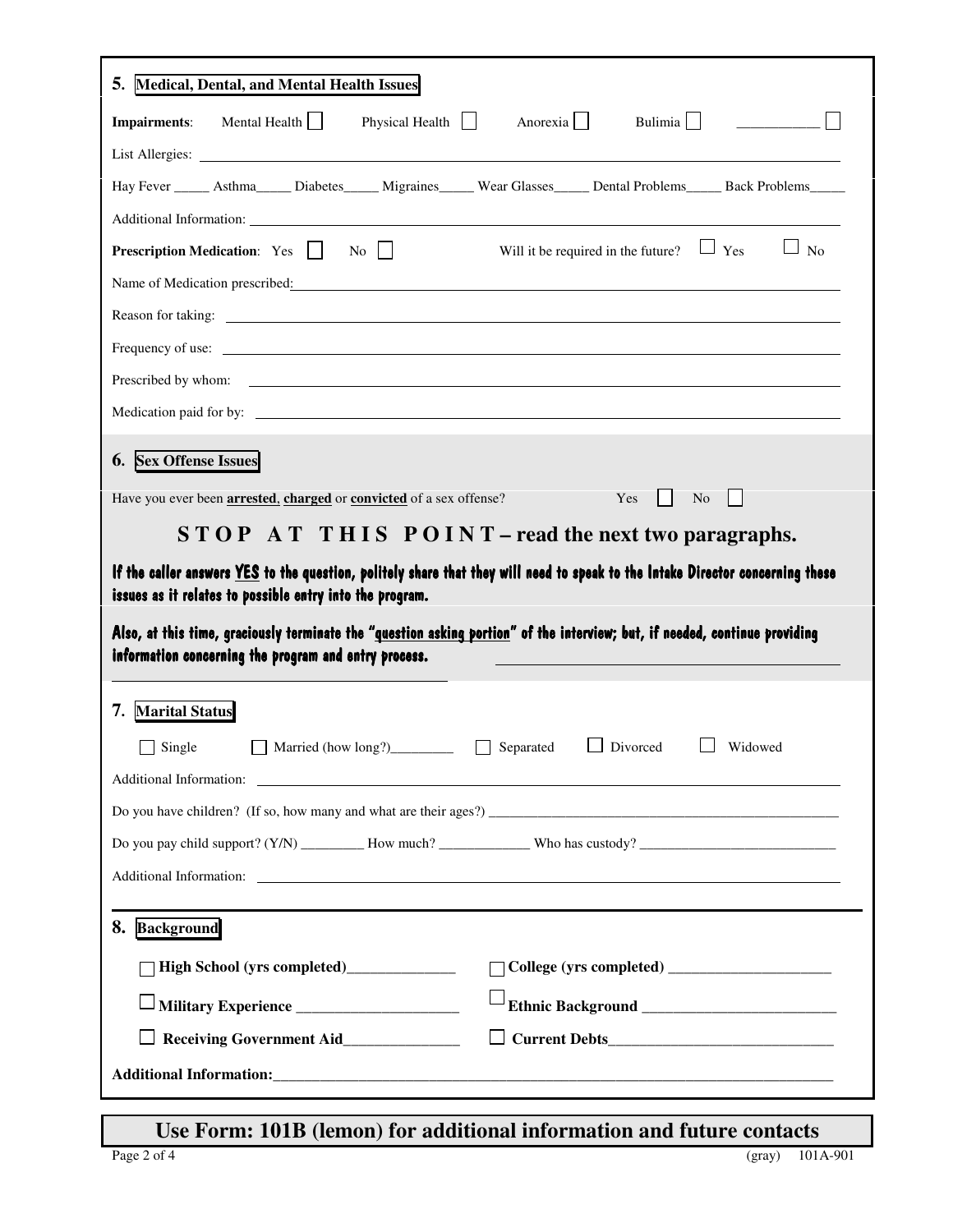| Legal Issues (Give a brief description)<br>9.                                                                                                                                                                                                                                                                                                                                                                                                         |
|-------------------------------------------------------------------------------------------------------------------------------------------------------------------------------------------------------------------------------------------------------------------------------------------------------------------------------------------------------------------------------------------------------------------------------------------------------|
| a. Ever Incarcerated?:<br>Yes<br>N <sub>o</sub><br>$\mathbf{1}$                                                                                                                                                                                                                                                                                                                                                                                       |
| <b>b.</b> Mental Health related : $\vert \cdot \vert$ Yes<br>$\overline{\phantom{a}}$ No                                                                                                                                                                                                                                                                                                                                                              |
| Starting When? / How long?<br>c. Parole: $Yes \Box$<br>N <sub>0</sub><br>$\perp$                                                                                                                                                                                                                                                                                                                                                                      |
|                                                                                                                                                                                                                                                                                                                                                                                                                                                       |
| <b>d. Probation:</b> Yes $\Box$ No                                                                                                                                                                                                                                                                                                                                                                                                                    |
|                                                                                                                                                                                                                                                                                                                                                                                                                                                       |
| No<br>Yes<br>$\perp$<br>e. Criminal Charges:                                                                                                                                                                                                                                                                                                                                                                                                          |
| f. Pending Court Case: $\Box$ Yes<br>$\mathbf{L}$<br>No                                                                                                                                                                                                                                                                                                                                                                                               |
|                                                                                                                                                                                                                                                                                                                                                                                                                                                       |
| $N_0$<br>g. Outstanding Warrants of Arrest: Yes                                                                                                                                                                                                                                                                                                                                                                                                       |
| h. Pending Divorce: $Yes \Box$<br>No                                                                                                                                                                                                                                                                                                                                                                                                                  |
| Explanation: $\frac{1}{\sqrt{1-\frac{1}{2}}\sqrt{1-\frac{1}{2}}\sqrt{1-\frac{1}{2}}\sqrt{1-\frac{1}{2}}\sqrt{1-\frac{1}{2}}\sqrt{1-\frac{1}{2}}\sqrt{1-\frac{1}{2}}\sqrt{1-\frac{1}{2}}\sqrt{1-\frac{1}{2}}\sqrt{1-\frac{1}{2}}\sqrt{1-\frac{1}{2}}\sqrt{1-\frac{1}{2}}\sqrt{1-\frac{1}{2}}\sqrt{1-\frac{1}{2}}\sqrt{1-\frac{1}{2}}\sqrt{1-\frac{1}{2}}\sqrt{1-\frac{1}{2}}\sqrt{1-\frac{1}{2}}\sqrt{1$<br>i. Other Legal Issues:<br>$Yes \Box$<br>No |
|                                                                                                                                                                                                                                                                                                                                                                                                                                                       |
|                                                                                                                                                                                                                                                                                                                                                                                                                                                       |

## use Form: 101B (lemon) for additional information and future contacts